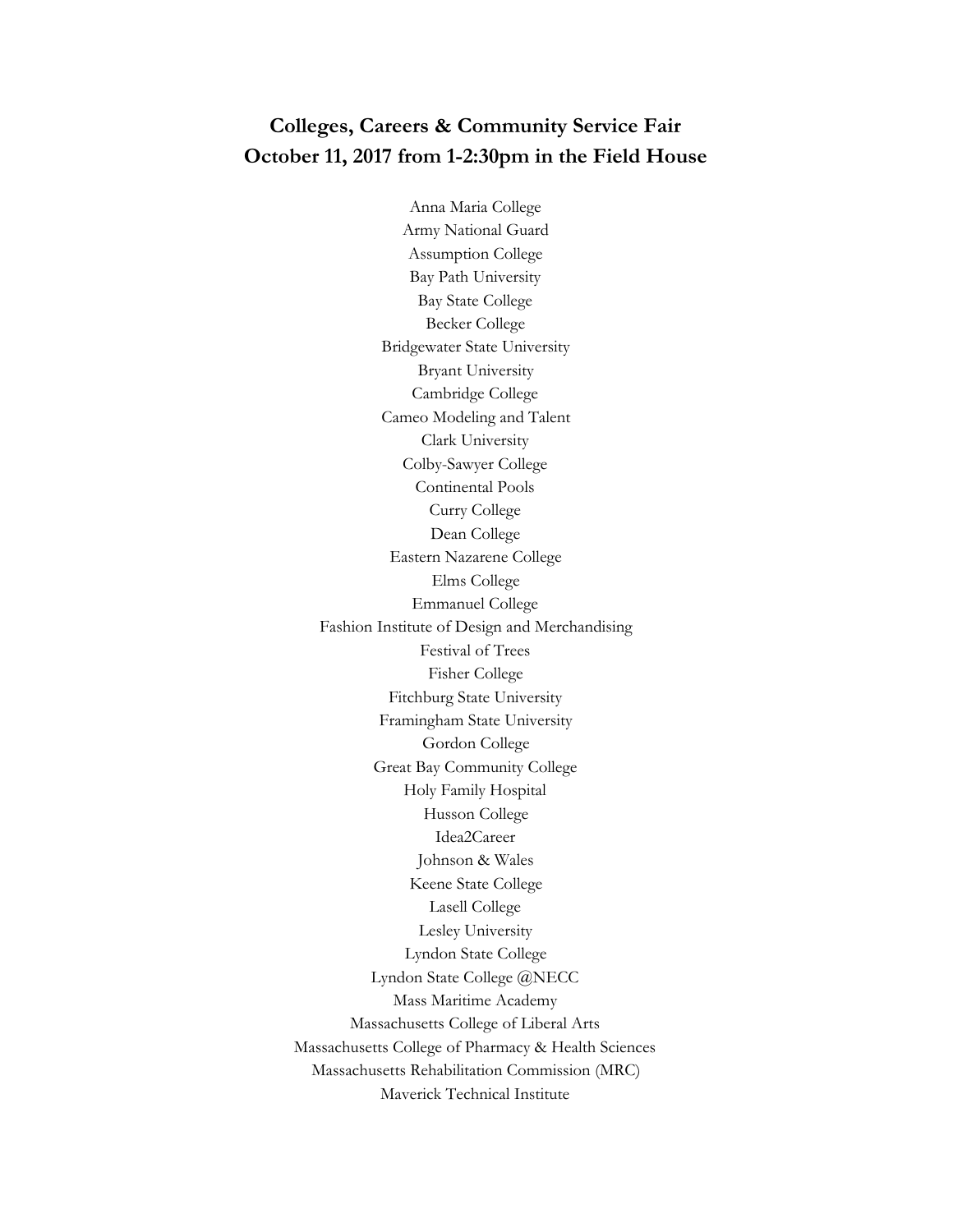Merrimack College Methuen Fire Department Methuen Police Department Methuen Rotary Club Middlesex Community College Millennium Training Institute Mount Ida Nashua Community College Nevins Family of Services Nevins Memorial Library New England College New England Institute of Technology New England School of Photography New Hampshire Institute of Art Newbury College Nichols College North Shore Community College Northern Essex Community College Northern Vermont University Penn State University Plymouth State Providence College Regis College Rivier University Sacred Heart University Saint Anselm College Saint Joseph's College of Maine Salem State University Salve Regina University Simmons College Southern Maine Community College Southern New Hampshire University Southern New Hampshire University- Advantage Program Springfield College St. John's University Stonehill College Stony Brook University (SUNY) Suffolk University SUNY Geneseo The College of New Jersey Thomas College U. S. Air Force U.S. Army